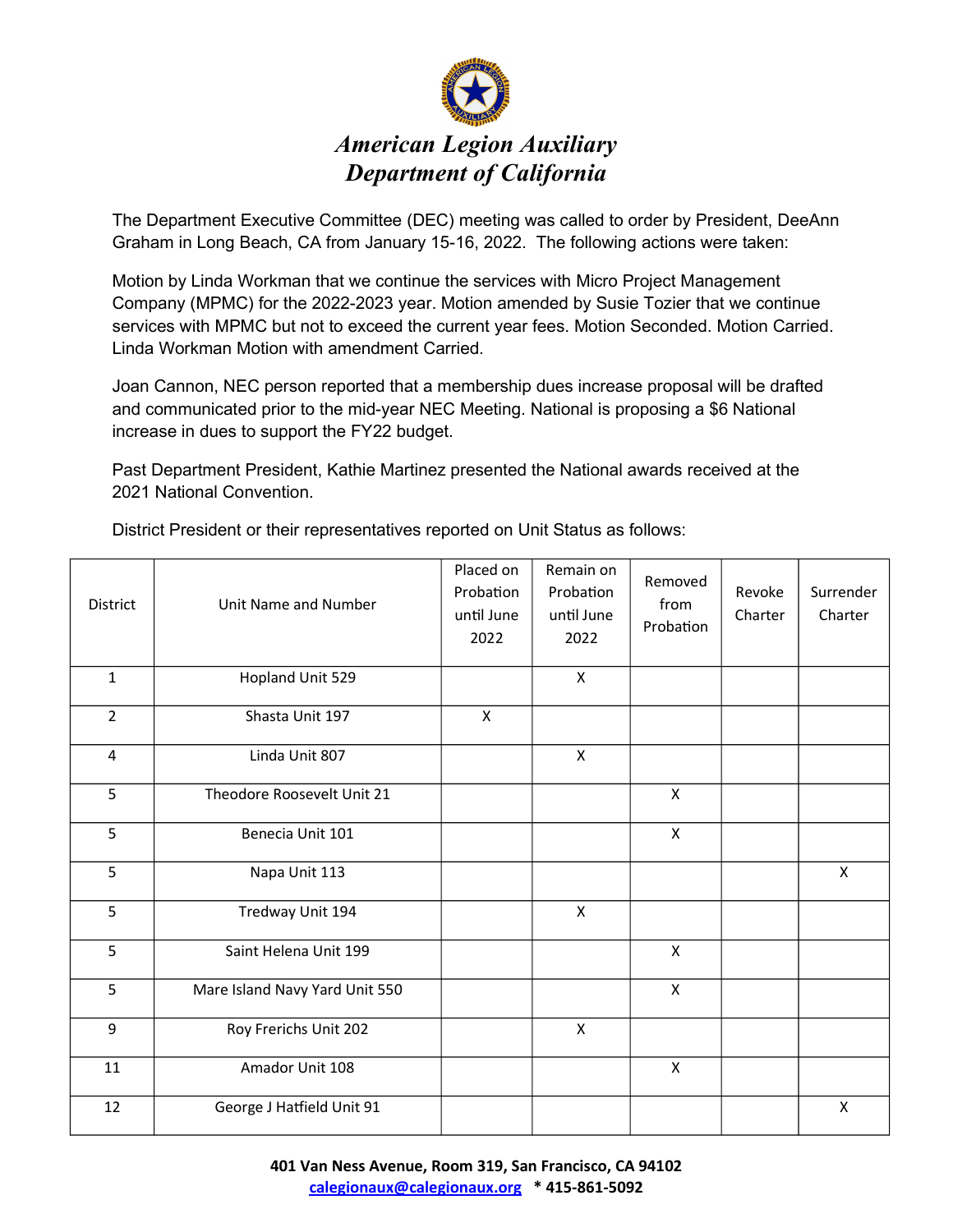

## American Legion Auxiliary Department of California

|          |                                   | Placed on          | Remain on      |              |         |           |
|----------|-----------------------------------|--------------------|----------------|--------------|---------|-----------|
|          |                                   | Probation          | Probation      | Removed      |         |           |
|          |                                   | until June         | until June     | from         | Revoke  | Surrender |
| District | Unit Name and Number              | 2022               | 2022           | Probation    | Charter | Charter   |
| 13       | Willow Glen Unit 318              |                    | $\mathsf{x}$   |              |         |           |
| 13       | Mission City Unit 564             | $\pmb{\mathsf{X}}$ |                |              |         |           |
| 14       | Madera Unit 11                    | $\pmb{\mathsf{X}}$ |                |              |         |           |
| 16       | Santa Barbara Unit 49             |                    | $\pmb{\times}$ |              |         |           |
| 16       | Vandenberg Unit 125               | $\pmb{\times}$     |                |              |         |           |
| 18       | La Puenta Unit 75                 | $\mathsf{X}$       |                |              |         |           |
| 18       | Monterey Park Unit 397            |                    |                | X            |         |           |
| 19       | City of Paramount Unit 134        |                    | $\pmb{\times}$ |              |         |           |
| 19       | Gilbert Lindsay Unit 352          |                    | $\pmb{\times}$ |              |         |           |
| 21       | San Gorgonio Pass Unit 428        |                    |                | Χ            |         |           |
| 21       | Temecula-Murrieta Valley Unit 852 |                    |                | $\mathsf{x}$ |         |           |
| 22       | Sgt Alan K Walker Unit 619        | $\mathsf{x}$       |                |              |         |           |
| 22       | Larry E Homberg Unit 731          | $\mathsf{x}$       |                |              |         |           |
| 22       | Borrego Springs Unit 853          | $\pmb{\mathsf{X}}$ |                |              |         |           |
| 25       | Redlands Unit 106                 | X                  |                |              |         |           |
| 25       | Ontario Unit 112                  | X                  |                |              |         |           |
| 25       | Yucaipa Unit 426                  |                    | $\pmb{\times}$ |              |         |           |
| 28       | Edward H Lorensen Unit 121        | $\mathsf{x}$       |                |              |         |           |
| 29       | Anaheim Unit 72                   |                    |                | $\mathsf{X}$ |         |           |
| 29       | Laguna Niguel Unit 281            | $\mathsf{x}$       |                |              |         |           |
| 29       | Buena Park Unit 354               |                    | X              |              |         |           |